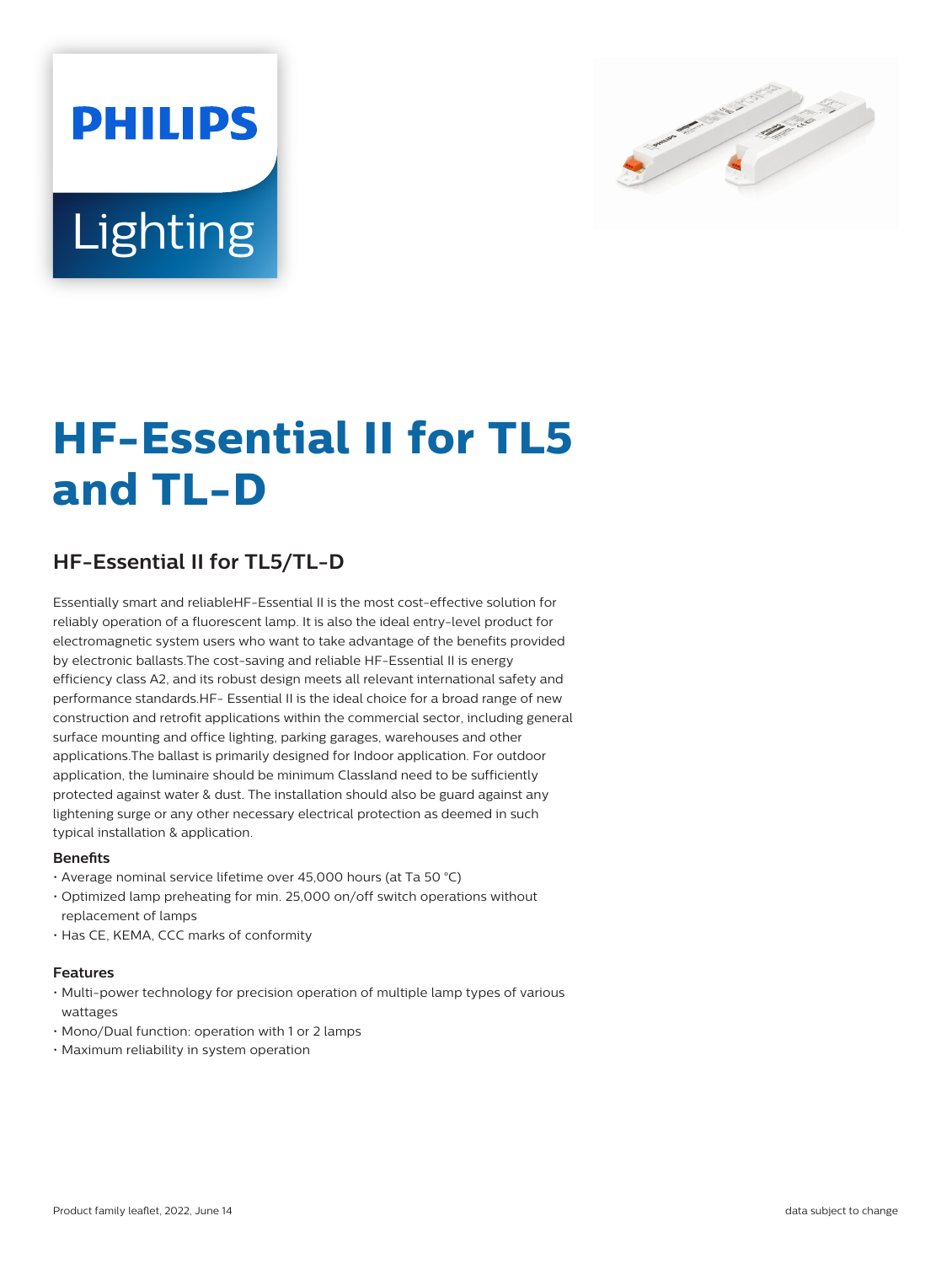# **HF-Essential II for TL5/TL-D**

# **Application**

- Suitable for DC operation and emergency lighting installations
- Extended lamp life in frequent- switching applications without replacement of lamps, e.g. where occupancy sensors or motion detectors are used with 15 switches per day
- For luminairies of protection class I and protection class II used in office buildings, hospitals, supermarkets, department stores, and schools

# **Versions**



#### **HF-E 1/2 49 TL5 II 220-240V 50/60Hz**

## **Dimensional drawing**









| Product                                                              | D <sub>1</sub> | C1 | A1 | A2 | <b>B1</b> |
|----------------------------------------------------------------------|----------------|----|----|----|-----------|
| HF-E II 418 TL-D 220-240V 4.2 mm 28.7 mm 211.0 mm 198.0 mm 39.6 mm   |                |    |    |    |           |
| 50/60Hz                                                              |                |    |    |    |           |
| HF-E 1/2 54 TL5 II 220-240V 4.2 mm 22.7 mm 280.0 mm 270.0 mm 30.0 mm |                |    |    |    |           |
| 50/60Hz                                                              |                |    |    |    |           |
| HF-E II 136 TL-D 220-240V 4.2 mm 28.0 mm 150.0 mm 138.0 mm 39.6 mm   |                |    |    |    |           |
| 50/60Hz                                                              |                |    |    |    |           |
| HF-E II 236 TL-D 220-240V 4.2 mm 28.7 mm 211.0 mm 198.0 mm 39.6 mm   |                |    |    |    |           |
| 50/60Hz                                                              |                |    |    |    |           |
|                                                                      |                |    |    |    |           |
|                                                                      |                |    |    |    |           |
|                                                                      |                |    |    |    |           |

| Product                                                              | D <sub>1</sub> | C1 | <b>A1</b> | A <sub>2</sub> | R1 |
|----------------------------------------------------------------------|----------------|----|-----------|----------------|----|
| HF-E1/2 58 TL-D II 220-240V 4.2 mm 28.7 mm 211.0 mm 198.0 mm 40.0 mm |                |    |           |                |    |
| 50/60Hz                                                              |                |    |           |                |    |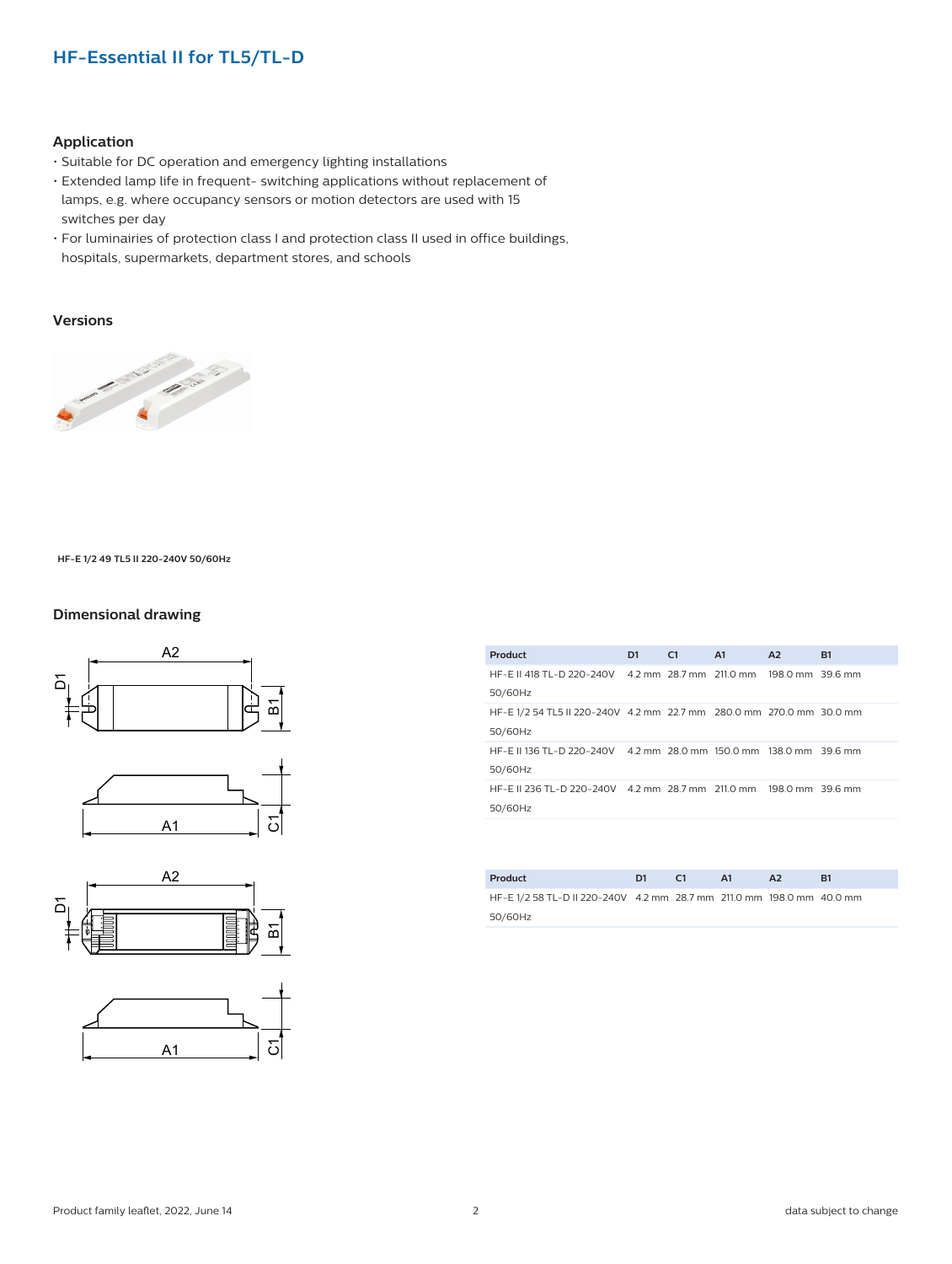# **HF-Essential II for TL5/TL-D**

| <b>Approval and application</b>       |              |  |  |  |  |  |
|---------------------------------------|--------------|--|--|--|--|--|
| <b>Energy Efficiency Index</b>        | A2           |  |  |  |  |  |
|                                       |              |  |  |  |  |  |
| <b>Operating and electrical</b>       |              |  |  |  |  |  |
| <b>Input Frequency</b>                | 50 to 60 Hz  |  |  |  |  |  |
| <b>Input Voltage</b>                  | 220 to 240 V |  |  |  |  |  |
|                                       |              |  |  |  |  |  |
| <b>Emergency operation</b>            |              |  |  |  |  |  |
| <b>Emergency Ballast Lumen Factor</b> | 100%         |  |  |  |  |  |
| (EBLF) (Nom)                          |              |  |  |  |  |  |
|                                       |              |  |  |  |  |  |

## **General information**

|                   |                                  | Number Of          |                |                  |
|-------------------|----------------------------------|--------------------|----------------|------------------|
|                   |                                  | <b>Products On</b> |                |                  |
|                   |                                  | <b>MCB (16A)</b>   |                |                  |
|                   |                                  | Type B)            | Number Of      |                  |
| <b>Order Code</b> | <b>Full Product Name</b>         | (Nom)              | Lamps          | <b>Lamp Type</b> |
|                   | 913713040866 HF-E 1/2 54 TL5 II  | 20                 | 1/2 piece/unit | TL5 II           |
|                   | 220-240V 50/60Hz                 |                    |                |                  |
|                   | 913713040966 HF-E 1/2 58 TL-D II | 20                 | 1/2 piece/unit | TL-D II          |
|                   | 220-240V 50/60Hz                 |                    |                |                  |
|                   | 913713041066 HF-E II 136 TL-D    | 20                 | 1/2 piece/unit | TL-D II          |
|                   | 220-240V 50/60Hz                 |                    |                |                  |

|                            |                                                     | Number Of<br><b>Products On</b> |                       |                       |  |
|----------------------------|-----------------------------------------------------|---------------------------------|-----------------------|-----------------------|--|
|                            |                                                     | <b>MCB (16A)</b><br>Type B)     | Number Of             |                       |  |
| Order Code<br>913713041166 | <b>Full Product Name</b><br><b>HF-E II 236 TL-D</b> | (Nom)<br>16                     | Lamps<br>2 piece/unit | Lamp Type<br>$TL-DII$ |  |
|                            | 220-240V 50/60Hz                                    |                                 |                       |                       |  |
| 913713041266               | <b>HF-E II 418 TL-D</b>                             | 16                              | 4 piece/unit          | TL-D II               |  |
|                            | 220-240V 50/60Hz                                    |                                 |                       |                       |  |

# **Mechanical and housing**

| Order Code   | <b>Full Product Name</b>             | <b>Housing</b> |
|--------------|--------------------------------------|----------------|
| 913713040866 | HF-E 1/2 54 TL5 II 220-240V 50/60Hz  | L280x30x22.7   |
| 913713040966 | HF-E 1/2 58 TL-D II 220-240V 50/60Hz | L 211x40x28.7  |
| 913713041066 | HF-E II 136 TL-D 220-240V 50/60Hz    | L150x40x28     |

| Order Code   | <b>Full Product Name</b>          | Housing       |  |
|--------------|-----------------------------------|---------------|--|
| 913713041166 | HF-E II 236 TL-D 220-240V 50/60Hz | L 211x40x28.7 |  |
| 913713041266 | HF-E II 418 TL-D 220-240V 50/60Hz | L 211x40x28.7 |  |

## **System characteristics**

|              |                                 |                  |                        | Rated    |
|--------------|---------------------------------|------------------|------------------------|----------|
|              |                                 |                  |                        | Ballast- |
|              | <b>Full Product</b>             | Lamp Power On    | Lamp Power On TL- Lamp |          |
| Order Code   | <b>Name</b>                     | TL <sub>5</sub>  | D                      | Power    |
|              | 913713040866 HF-E 1/2 54 TL5    | 53.3-47.75-47.91 |                        | 54/55/58 |
|              | II 220-240V                     | W                |                        | W        |
|              | 50/60Hz                         |                  |                        |          |
|              | 913713040966 HF-E 1/2 58 TL-D - |                  | 49.1-48.42-54.42 W     | 58/55 W  |
|              | II 220-240V                     |                  |                        |          |
|              | 50/60Hz                         |                  |                        |          |
| 913713041066 | <b>HF-F II 136 TL-D</b>         | $\sim$           | 29.84 W                | 36/18 W  |
|              | 220-240V                        |                  |                        |          |
|              | 50/60Hz                         |                  |                        |          |
|              |                                 |                  |                        |          |

|                   |                         |                      |                        | Rated    |
|-------------------|-------------------------|----------------------|------------------------|----------|
|                   |                         |                      |                        | Ballast- |
|                   | <b>Full Product</b>     | <b>Lamp Power On</b> | Lamp Power On TL- Lamp |          |
| <b>Order Code</b> | <b>Name</b>             | TL <sub>5</sub>      | D                      | Power    |
| 913713041166      | HF-E II 236 TL-D        |                      | 30.07/29.95 W          | 36 W     |
|                   | 220-240V                |                      |                        |          |
|                   | 50/60Hz                 |                      |                        |          |
| 913713041266      | <b>HF-E II 418 TL-D</b> | $\sim$               | 14.5/14.6/14.5/14.4    | 18 W     |
|                   | 220-240V                |                      | W                      |          |
|                   | 50/60Hz                 |                      |                        |          |